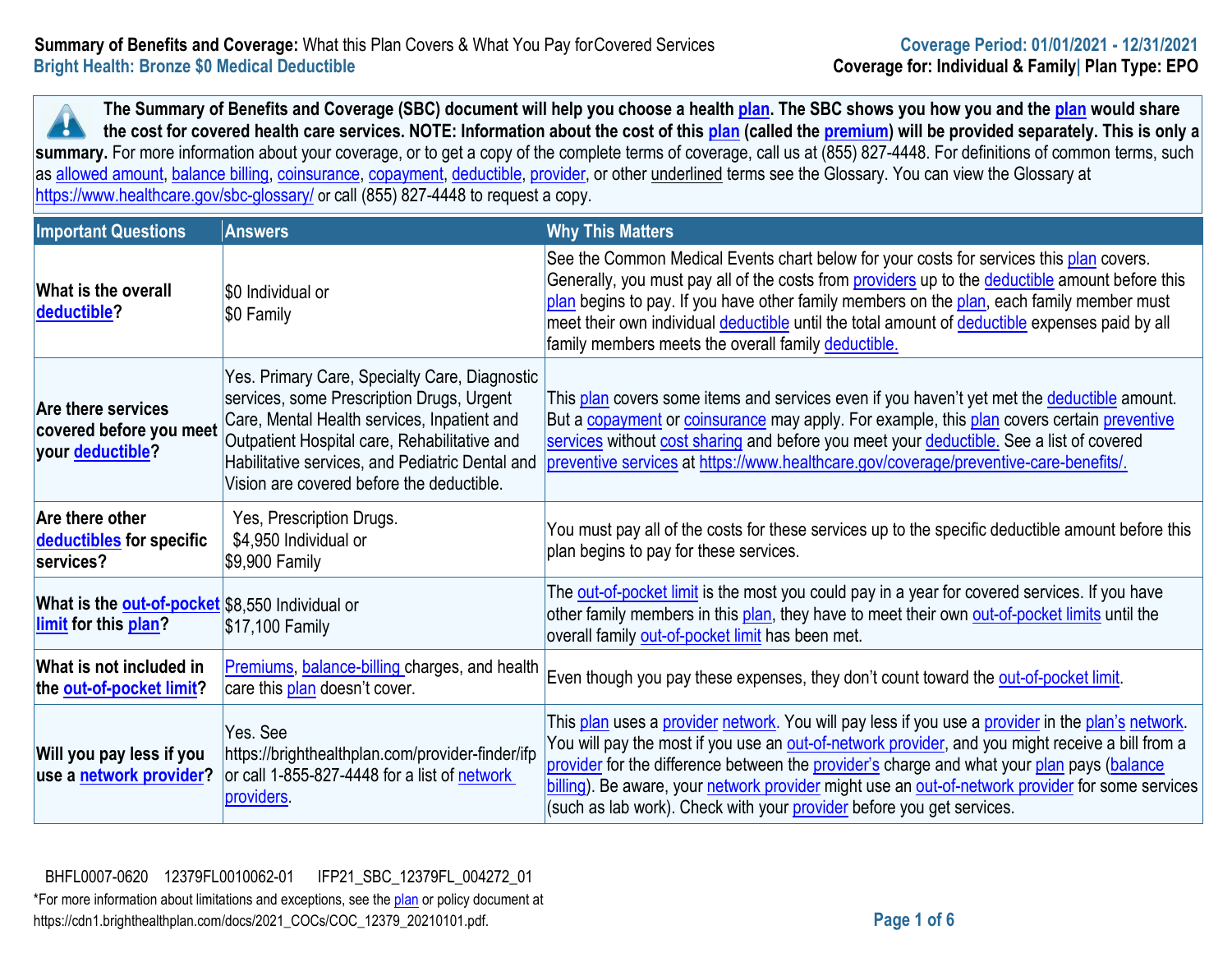# **Do you need a [referral](https://www.healthcare.gov/sbc-glossary/#referral) to** No

You can see the specialist you choose without a referral.

All [copayment](https://www.healthcare.gov/sbc-glossary/#copayment) and [coinsurance](https://www.healthcare.gov/sbc-glossary/#coinsurance) costs shown in this chart are after your [deductible](https://www.healthcare.gov/sbc-glossary/#deductible) has been met, if a deductible applies.  $\blacktriangle$ 

|                                                           |                                                           | <b>What You Will Pay</b>                            |                                                           |                                                                                                                                                                                       |  |
|-----------------------------------------------------------|-----------------------------------------------------------|-----------------------------------------------------|-----------------------------------------------------------|---------------------------------------------------------------------------------------------------------------------------------------------------------------------------------------|--|
| <b>Common Medical Event</b>                               | <b>Services You May Need</b>                              | <b>Network Provider</b><br>(You will pay the least) | <b>Out-of-Network Provider</b><br>(You will pay the most) | Limitations, Exceptions, & Other Important<br><b>Information</b>                                                                                                                      |  |
| If you visit a health care<br>provider's office or clinic | Primary care visit to treat an<br>injury or illness       | \$50                                                | Not Covered                                               | None                                                                                                                                                                                  |  |
|                                                           | <b>Specialist visit</b>                                   | \$100                                               | Not Covered                                               | None                                                                                                                                                                                  |  |
|                                                           | Preventive care/screening/<br>limmunization               | No charge                                           | Not Covered                                               | You may have to pay for services that aren't<br>preventive. Ask your provider if the services are<br>needed are preventive. Then check what your plan will<br>pay for.                |  |
| If you have a test                                        | Diagnostic test (x-ray, blood<br>work)                    | Labs: \$50<br>X-rays: \$100                         | Not Covered                                               | Services require pre-authorization.                                                                                                                                                   |  |
|                                                           | Imaging (CT/PET scans, MRIs)                              | \$300                                               | Not Covered                                               |                                                                                                                                                                                       |  |
| If you need drugs to treat Generic drugs (Tier 2)         |                                                           | \$30                                                | Not Covered                                               | Tier 1 drugs are Preventive medications that are of \$0<br>cost to you.<br>Copays shown reflect the cost per retail prescription.<br>Mail Order copays are 2.5 times the Retail cost. |  |
| More information about                                    | your illness or condition. Preferred brand drugs (Tier 3) | \$200                                               | Not Covered                                               |                                                                                                                                                                                       |  |
| prescription drug coverage<br>is available at             | Non-preferred brand drugs<br>(Tier 4)                     | 50%                                                 | Not Covered                                               |                                                                                                                                                                                       |  |
| www.brighthealthplan.com                                  | <b>Specialty drugs (Tier5)</b>                            | 50%                                                 | Not Covered                                               |                                                                                                                                                                                       |  |
| If you have outpatient<br>surgery                         | Facility fee (e.g., ambulatory<br>surgery center)         | \$1,000                                             | Not Covered                                               | Services require pre-authorization.                                                                                                                                                   |  |
|                                                           | Physician/surgeon fees                                    | \$300                                               | Not Covered                                               |                                                                                                                                                                                       |  |
| If you need immediate                                     | <b>Emergency room care</b>                                | \$1,000                                             | \$1,000                                                   |                                                                                                                                                                                       |  |
| <b>medical attention</b>                                  | <b>Emergency medical</b><br>transportation                | 50%                                                 | 50%                                                       | None                                                                                                                                                                                  |  |
|                                                           | Urgent care                                               | \$50                                                | \$50                                                      |                                                                                                                                                                                       |  |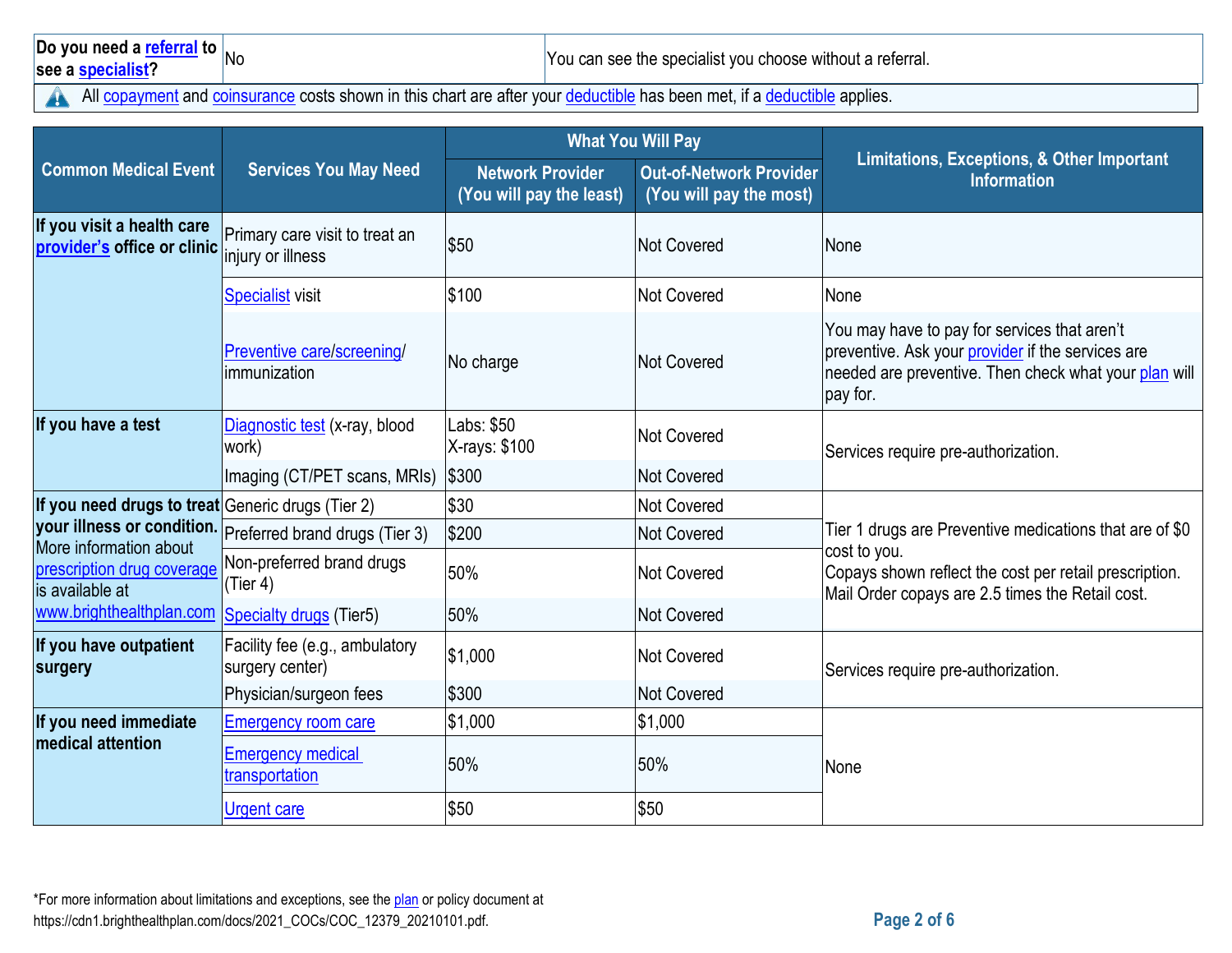|                                                                                     | <b>Services You May Need</b>                 | <b>What You Will Pay</b>                                             |                                                           |                                                                                                                                                                                 |  |
|-------------------------------------------------------------------------------------|----------------------------------------------|----------------------------------------------------------------------|-----------------------------------------------------------|---------------------------------------------------------------------------------------------------------------------------------------------------------------------------------|--|
| <b>Common Medical Event</b>                                                         |                                              | <b>Network Provider</b><br>(You will pay the least)                  | <b>Out-of-Network Provider</b><br>(You will pay the most) | Limitations, Exceptions, & Other Important<br><b>Information</b>                                                                                                                |  |
| If you have a hospital<br>stay                                                      | Facility fee (e.g., hospital room)           | $$2,500$ per day up to 2<br><b>Not Covered</b><br>days per admission |                                                           | Services require pre-authorization.                                                                                                                                             |  |
|                                                                                     | Physician/surgeon fees                       | \$300                                                                | <b>Not Covered</b>                                        |                                                                                                                                                                                 |  |
| If you need mental<br>health, behavioral health,                                    | <b>Outpatient services</b>                   | \$50                                                                 | <b>Not Covered</b>                                        | None                                                                                                                                                                            |  |
| or substance abuse<br>services                                                      | Inpatient services                           | $$2,500$ per day up to 2<br>days per admission                       | <b>Not Covered</b>                                        | Services require pre-authorization.                                                                                                                                             |  |
| If you are pregnant                                                                 | Office visits                                | No charge                                                            | <b>Not Covered</b>                                        |                                                                                                                                                                                 |  |
|                                                                                     | Childbirth/delivery professional<br>services | \$300                                                                | <b>Not Covered</b>                                        | Delivery stays exceeding 48 hours for vaginal delivery<br>or 96 hours for a cesarean delivery require pre-<br>lauthorization.                                                   |  |
|                                                                                     | Childbirth/delivery facility<br>services     | $$2,500$ per day up to 2<br>days per admission                       | <b>Not Covered</b>                                        |                                                                                                                                                                                 |  |
|                                                                                     | Home health care                             | 50%                                                                  | Not Covered                                               | Services require pre-authorization. Limited to 20 visits<br>per calendar year.                                                                                                  |  |
|                                                                                     | <b>Rehabilitation services</b>               | \$100                                                                | <b>Not Covered</b>                                        | Services require pre-authorization. Limited to 35<br>combined visits per year for Occupational Therapy,<br>Physical Therapy, Speech Therapy, and Chiropractic<br>Manipulations. |  |
| If you need help<br>recovering or have other Habilitation services<br>special needs |                                              | \$100                                                                | <b>Not Covered</b>                                        | Services require pre-authorization. Limited to 35<br>combined visits per year for Occupational Therapy,<br>Physical Therapy, Speech Therapy, and Chiropractic<br>Manipulations. |  |
|                                                                                     | <b>Skilled nursing center</b>                | $$2,500$ per day up to 2<br>days per admission                       | <b>Not Covered</b>                                        | Limited to 60 days per calendar year.<br>Services require pre-authorization.                                                                                                    |  |
|                                                                                     | Durable medical equipment                    | 50%                                                                  | <b>Not Covered</b>                                        | Services require pre-authorization.                                                                                                                                             |  |
|                                                                                     | <b>Hospice services</b>                      | 50%                                                                  | <b>Not Covered</b>                                        | Services require pre-authorization.                                                                                                                                             |  |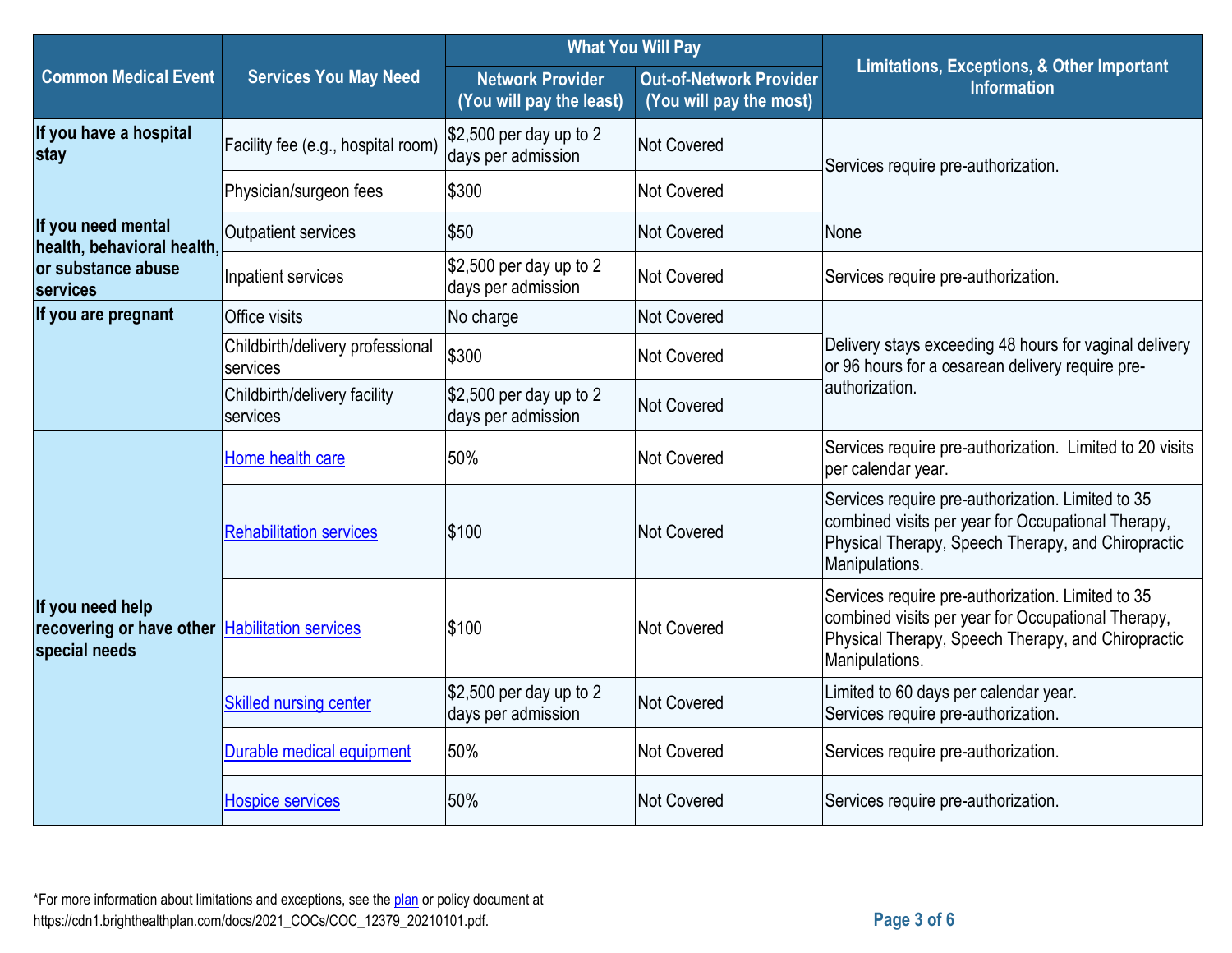|                                           | <b>Services You May Need</b> | <b>What You Will Pay</b>                            |                                                           |                                                                                                                                                                                                           |
|-------------------------------------------|------------------------------|-----------------------------------------------------|-----------------------------------------------------------|-----------------------------------------------------------------------------------------------------------------------------------------------------------------------------------------------------------|
| <b>Common Medical Event</b>               |                              | <b>Network Provider</b><br>(You will pay the least) | <b>Out-of-Network Provider</b><br>(You will pay the most) | Limitations, Exceptions, & Other Important<br><b>Information</b>                                                                                                                                          |
| If your child needs<br>dental or eye care | Children's eye exam          | No charge                                           | Not Covered                                               | imited to 1 eye exam per calendar year through the<br>end of the month in which the dependent child turns<br>19.                                                                                          |
|                                           | Children's glasses           | No charge                                           | Not Covered                                               | Limited to 1 pair of glasses, including standard frames<br>and standard lenses or a one-year supply of contact<br>lenses, per calendar year, through the end of the<br>month in which they turn 19.       |
|                                           | Children's dental checkup    | No charge                                           | Not Covered                                               | Includes diagnostic and preventive services for<br>dependent children through the end of the month in<br>which the dependent child turns 19. Refer to the policy<br>for covered services and limitations. |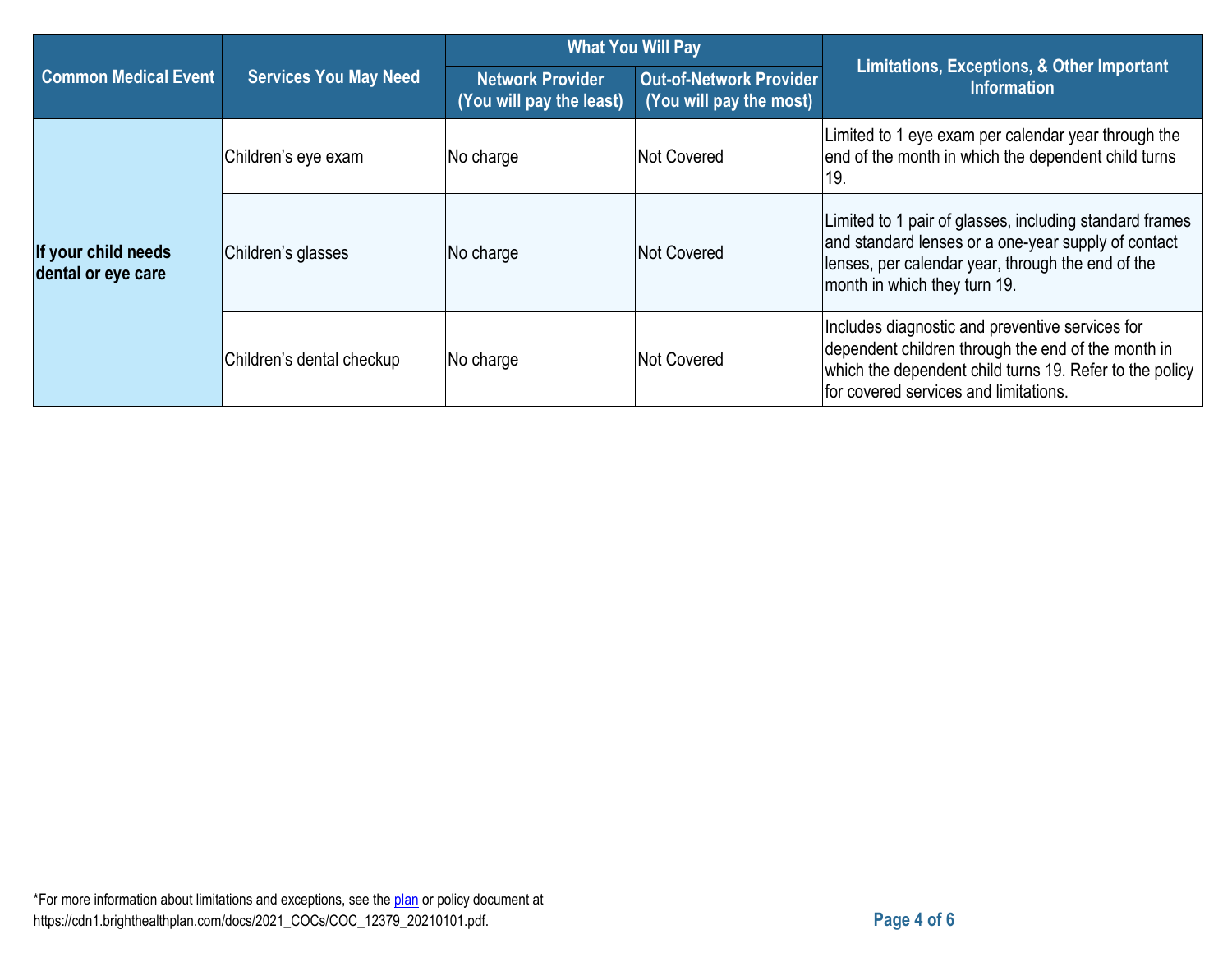#### **Excluded Services & Other Covered Services**

| Services Your Plan Generally Does NOT Cover (Check your policy or plan document for more information and a list of any other excluded services.) |                       |                                                    |  |
|--------------------------------------------------------------------------------------------------------------------------------------------------|-----------------------|----------------------------------------------------|--|
| Abortion (except in cases of rape, incest, or when the                                                                                           | Dental Care (Adults)  | Non-emergency care when traveling outside the U.S. |  |
| life of the mother is endangered)                                                                                                                | <b>Hearing Aids</b>   | Private-duty nursing                               |  |
| Acupuncture                                                                                                                                      | Infertility Treatment | Routine eye care (Adults)                          |  |

| Other Covered Services (Limitations may apply to these services. This isn't a complete list. Please see your <u>plan</u> document.) |                                  |  |  |
|-------------------------------------------------------------------------------------------------------------------------------------|----------------------------------|--|--|
| <b>Chiropractic Care</b>                                                                                                            | Routine foot care (for diabetes) |  |  |

Your Rights to Continue Coverage: There are agencies that can help if you want to continue your coverage after it ends. The contact information for those agencies is: Florida Office of Insurance Regulation, 200 East Gaines Street, Tallahassee, FL 32399-4288, Phone No. (850) 413-3089 or (877) MY-FL-CFO (693-5236). Other coverage options may be available to you too, including buying individual insurance coverage through the Health Insurance Marketplace. For more about the Marketplace, visit www.HealthCare.gov or call 1-800-318-2596. For more information on your rights to continue coverage, contact us at 1-855-827-4448.

Your Grievance and Appeals Rights: There are agencies that can help if you have a complaint against your plan for a denial of a claim. This complaint is called a grievance or appeal. For more information about your rights, look at the explanation of benefits you will receive for that medical claim. Your plan documents also provide complete information on how to submit a claim, appeal, or a grievance for any reason to your plan. For more information about your rights, this notice, or assistance, contact: Bright Health at www.brighthealthplan.com or the Florida Office of Insurance Regulation, 200 East Gaines Street, Tallahassee, FL 32399-4288, Phone No. (850) 413-3089 or (877) MY-FL-CFO (693-5236).

#### **Does this plan provide Minimum Essential Coverage? Yes**

[Minimum Essential Coverage](https://www.healthcare.gov/sbc-glossary/#minimum-essential-coverage) generally includes plans, health insurance available through the Marketplace or other individual market policies, Medicare, Medicaid, CHIP, TRICARE, and certain other coverage. If you are eligible for certain types of [Minimum Essential Coverage,](https://www.healthcare.gov/sbc-glossary/#minimum-essential-coverage) you may not be eligible for the premium tax credit.

**Does this plan meet the Minimum Value Standards? Yes**

If you[r plan](https://www.healthcare.gov/sbc-glossary/#plan) doesn't meet the [Minimum Value Standards,](https://www.healthcare.gov/sbc-glossary/#minimum-value-standard) you may be eligible for a [premium tax credit](https://www.healthcare.gov/sbc-glossary/#premium-tax-credits) to help you pay for a [plan](https://www.healthcare.gov/sbc-glossary/#plan) through the Marketplace.

#### **Language Access Services:**

Spanish (Español): Para obtener asistencia en Español, llame al (855) 827-4448. Tagalog (Tagalog): Kung kailangan ninyo ang tulong sa Tagalog tumawag sa (855) 827-4448. Chinese (中文): 如果需要中文的帮助,请拨打这个号码 (855) 827-4448. Navajo (Dine): Dinek'ehgo shika at'ohwol ninisingo, kwiijigo holne' (855) 827-4448.

*To see examples of how this plan might cover costs for a sample medical situation, see the next section.*